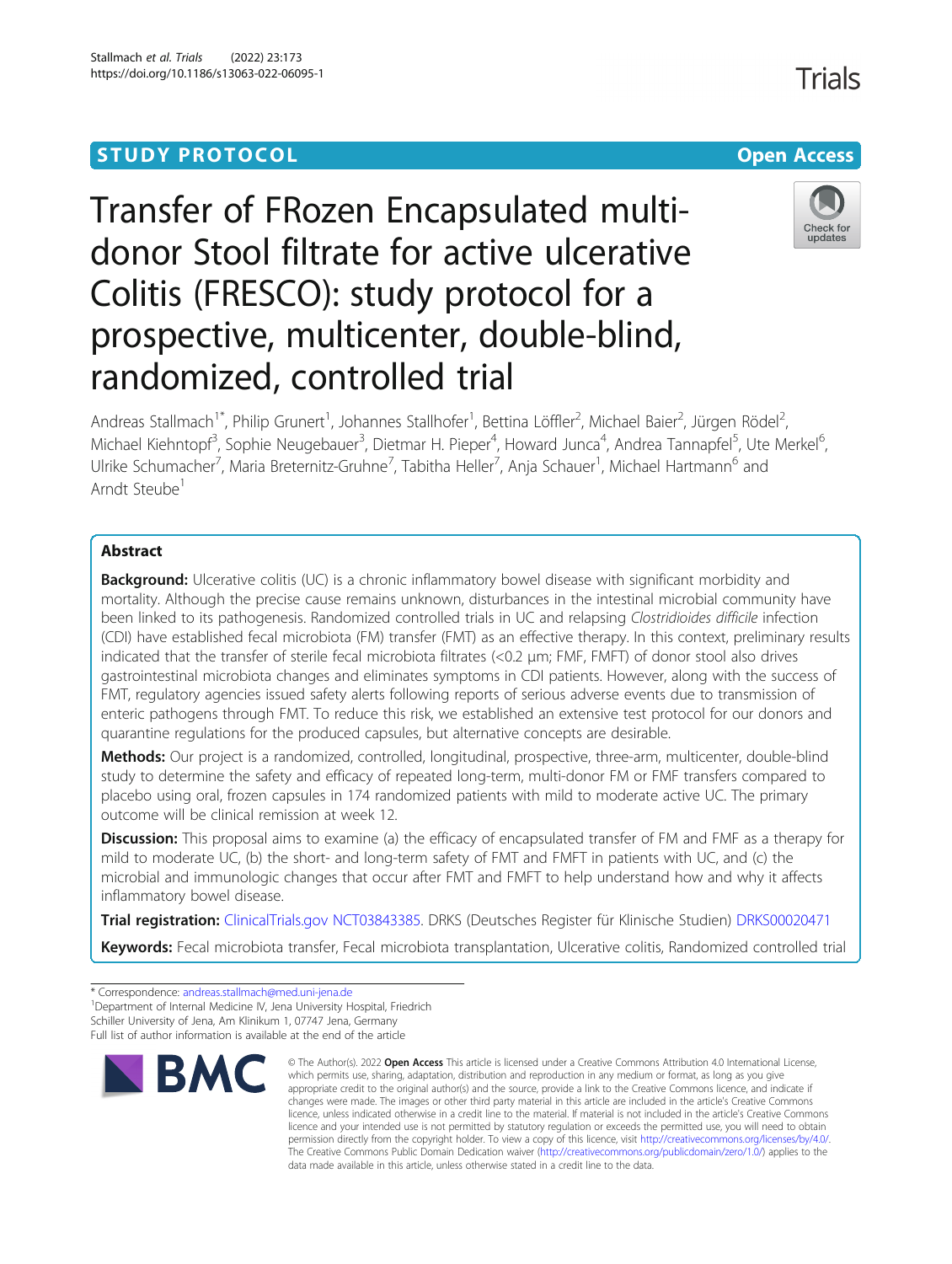## Strengths of this study

- This multicenter study is the first randomized threearmed placebo-controlled trial assessing the clinical efficacy of sterile fecal microbiota filtrate transfer (< 0.2 μm; FMFT) for treating active ulcerative colitis compared with classical fecal microbiota transfer (FMT).
- Videotaped colonoscopy with biopsies will be performed at study entry and 12 weeks after randomization to assess endoscopic and histological inflammatory activity. Central reading of video recordings will be performed.
- Patient's reported quality of life indices will be assessed.
- Use of oral, frozen, encapsulated fecal microbiota or fecal microbiota filtrate for long-term treatment may increase patients' acceptance.

## Background

Ulcerative colitis (UC) is a progressive chronic inflammatory disease affecting the colon with significant morbidity and mortality. Its incidence has been increasing, and currently, the highest incidence is reported in Northern Europe (24.3 per 100.000) [\[1](#page-8-0)]. In Germany, about  $170,000-210,000$  patients are affected by UC  $[2]$  $[2]$ . A recently published meta-analysis demonstrated an increased standardized mortality ratio of 1.19 (95% confidence interval, 1.06–1.35) for UC patients compared to the general population [[3\]](#page-8-0). Disturbances of the intestinal microbiota have been linked to the pathogenesis of UC, and in active UC, the microbiota profile differs in composition and is less diverse than that in healthy subjects [[4](#page-8-0)-[6\]](#page-8-0). The efficacy of FMT for recurrent CDI has spurred its application in UC. To date, a total of 26 studies (8 randomized studies, 18 cohort studies) with 587 patients with UC have been published in the last few years. Two of the 8 RCTs had negative results [\[7](#page-8-0), [8](#page-8-0)], while six randomized, placebo-controlled trials had positive results [\[9](#page-8-0)–[14](#page-8-0)]. Since the diversity of the donor microbiota and the number of taxa transferred was linked to the success of the therapy in post hoc analyses [[15\]](#page-8-0), a so-called multi-donor approach was chosen in recent studies in which the microbiota of different donors are pooled [\[10](#page-8-0), [11\]](#page-8-0). New developments in FMT include the application of efficient frozen material [[16](#page-8-0)] and the application of stool via capsules [\[17,](#page-8-0) [18\]](#page-8-0). Very recently, a pilot study suggests that daily encapsulated FMT may extend the durability of FMT-induced changes in the gut bacterial community structure and clinical response to FMT in UC  $[12]$  $[12]$ . However, larger trials should be performed to explore the benefits of FMT and to determine its long-term impacts on clinical parameters for UC.

An important issue of FMT is safety particularly in immunocompromised patients. Transfer of undefined living microorganisms entails uncontrollable risks for infections and other complications. Therefore, Schreiber and colleagues investigated whether a sterile filtrate of fecal microbiota (FMF) (containing bacterial debris, proteins, antimicrobial compounds, metabolic products, and nucleic acids) rather than intact bacteria could be used as an alternative strategy [\[19](#page-8-0)]. They demonstrated in a small cohort of five patients with recurrent CDI that FMF transfer (FMFT) was sufficient to restore normal bowel habits, to change the gastrointestinal microbiota, and to eliminate symptoms. As FMFT alone sufficiently altered microbial and viral community composition, it indicates that bacterial components, metabolites, or bacteriophages could mediate the effects of the classical transfer of the complete fecal microbiota. Therefore, FMFT may represent a highly attractive approach in immunocompromised patients with UC.

## Methods/design

#### Study design

This is a randomized, controlled, longitudinal, prospective, three-arm, multicenter, double-blind study to determine the safety and efficacy of repeated long-term, multi-donor FMT or FMFT compared to placebo using oral, frozen capsules in 174 randomized patients with mild to moderate active UC. The primary outcome will be clinical remission at week 12.

## Intervention

In Germany, the Federal Institute for Drugs and Medical Devices (German: BfArM = Bundesinstitut für Arzneimittel und Medizinprodukte) and the leading Ethics committee of the Friedrich Schiller University Jena, together with the Ethics committees of the participating study sites, are responsible for protocol approval. If changes are made in the course of the trial, the affected documents are adapted accordingly. If any documents requiring approval are affected (e.g., the protocol), respective amendments are prepared and submitted to the federal authority and the ethics committees for approval. Only after receipt of the approval or positive vote, the procedures of the trial are adapted accordingly.

All protocol and GCP violations are documented together with the corresponding measures and reported to the sponsor's authorized representative, who assesses the deviations and can evaluate them with additional measures if necessary. Major protocol deviations and GCP violations are immediately forwarded to the sponsor's authorized representative and escalated to the sponsor if necessary. If any changes in the trial affect the contents of the study registries [\(clinicaltrials.gov](http://clinicaltrials.gov) and the German Registry for Clinical Studies; German: DRKS =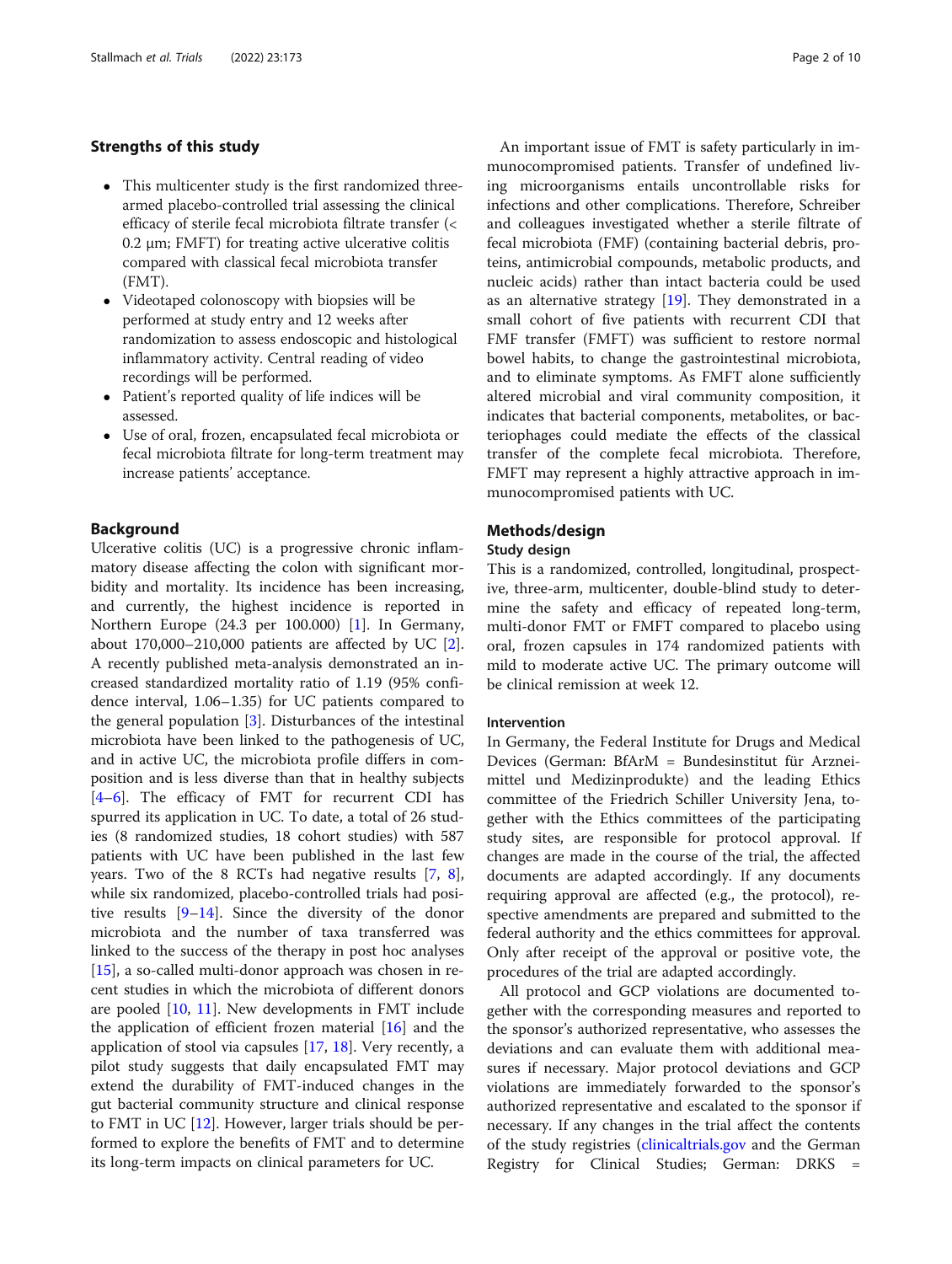Deutsches Register für Klinische Studien), these will be adapted accordingly.

The sponsor or sponsor's legal representative is supported by the center for clinical studies (CCS) in the coordination of the trial. Here, the areas of data management, monitoring, biometrics, SAE, and project management are applied. Meetings of the abovementioned areas will take place regularly during the course of the trial. The different areas of the CCS are available daily for the study centers, e.g., check the inclusion of patients in the study and do on-site monitoring and central monitoring strategies on a quarterly basis. There is also a quarterly risk review of the study. Additionally, a central study coordinator is available for all study sites and coordinates e.g. the request for the IMP from the manufacturer and the delivery of the IMP to the sites/patients. In the local study sites, the organization of the trial and the recruitment of patients under GCP conditions is carried out by local study coordinators and physicians. These are in close contact with the central study coordinator and the CCS.

During the conduct of the clinical trial, a weekly exchange takes place with all trial staff of the coordinating team involved (e.g., legal representative, project management, monitoring, data management, biometrics, pharmacovigilance, central study coordination, manufacturer, etc.). Significant study-relevant information, results, and measures are recorded. The possibility of escalation to the sponsor in case of critical and serious faults in the course of the trial is described in a CCS internal SOP.

An external Data Monitoring and Safety Board (DMSB), composed of 5 international experts in inflammatory bowel disease and one patient representative, will review the progress of the study. Interim reviews of safety data will be performed. Recommendations whether the nature, frequency, and severity of adverse effects associated with study treatment warrant the early termination of the study in the best interests of the participants, the study should continue as planned, or the study should continue with modifications will be provided by the DSMB. The initial meeting of the DMSB took place 6 months after the approval of the federal authority and before the beginning of the trial. It continues to be conducted at the time the study is approved (yearly), and in addition, at least every 6 months thereafter during the trial. The DMSB is independent from the sponsor and members declare that they have no competing interests.

The preparation of frozen capsules for FM-, FMF-, and placebo-treatment will be carried out in the pharmacy of the University Hospital Jena under GMP conditions. The consistent preparation of capsules is guaranteed by using concerted standard operating procedures and identical conditions according to one shared

GMP certificate. This trial will be carried out in Germany at approximately 20 study sites (list of study sites and further information can be obtained from the principal investigator Prof. Dr. A. Stallmach). All study sites have the required experience in clinical studies in the field of chronic inflammatory bowel diseases and treat patients regularly. Patients who meet the inclusion criteria (see below) have to consent to the FRESCO study and will be randomized 1:1:1 to receive intensive dosing of multi-donor FMFT or classical FMT as therapeutic strategies or saline as a placebo comparator. Before randomization, a screening endoscopy (with collection of a biopsy) will be performed and videotaped for central reading. Stool samples will be taken for determination of fecal calprotectin level and microbiome and virome profiling. In addition, patients will be assessed for Inflammatory Bowel Disease Questionnaire (IBDQ) [[20\]](#page-8-0) and concomitant medication (CM), and a physical examination (PE) will be performed. Adverse events (AE) will be assessed using the Common Terminology Criteria for Adverse Events.

The prepared frozen capsules will be handed out and transferred to the patients in cooling boxes at study week 0 (start point) and week 6. The capsules need to be refrigerated (−15°C ± 5°C) by the patient in order to maintain the pharmacologic activity of FM and FMF. Patients will take  $2 \times 5$  frozen capsules (morning/evening) on 5 consecutive days per week (5 days on and 2 days off; week 1–week 12) with cold liquid (e.g., water) (Fig. [1\)](#page-3-0).

## Patient population Inclusion criteria

- 18-75 years old
- Written informed consent
- Prior endoscopic confirmation of active UC of at least 6 months and with a minimum disease extent of 15 cm from the anal verge
- Having active disease, defined with a Mayo Score between 4 and 10 and Mayo endoscopic subscore >1 at study entry
- May be receiving the following drugs (subjects on these therapies must be willing to remain on stable doses for the noted times)
- Oral 5-ASA compounds provided the dose prescribed has been stable for at least 4 weeks prior to randomization; the dose must be stable for the first 12 weeks after randomization
- Azathioprine, 6-MP, or MTX provided the dose prescribed has been stable for 8 weeks prior to randomization; the dose must be stable for the first 12 weeks after randomization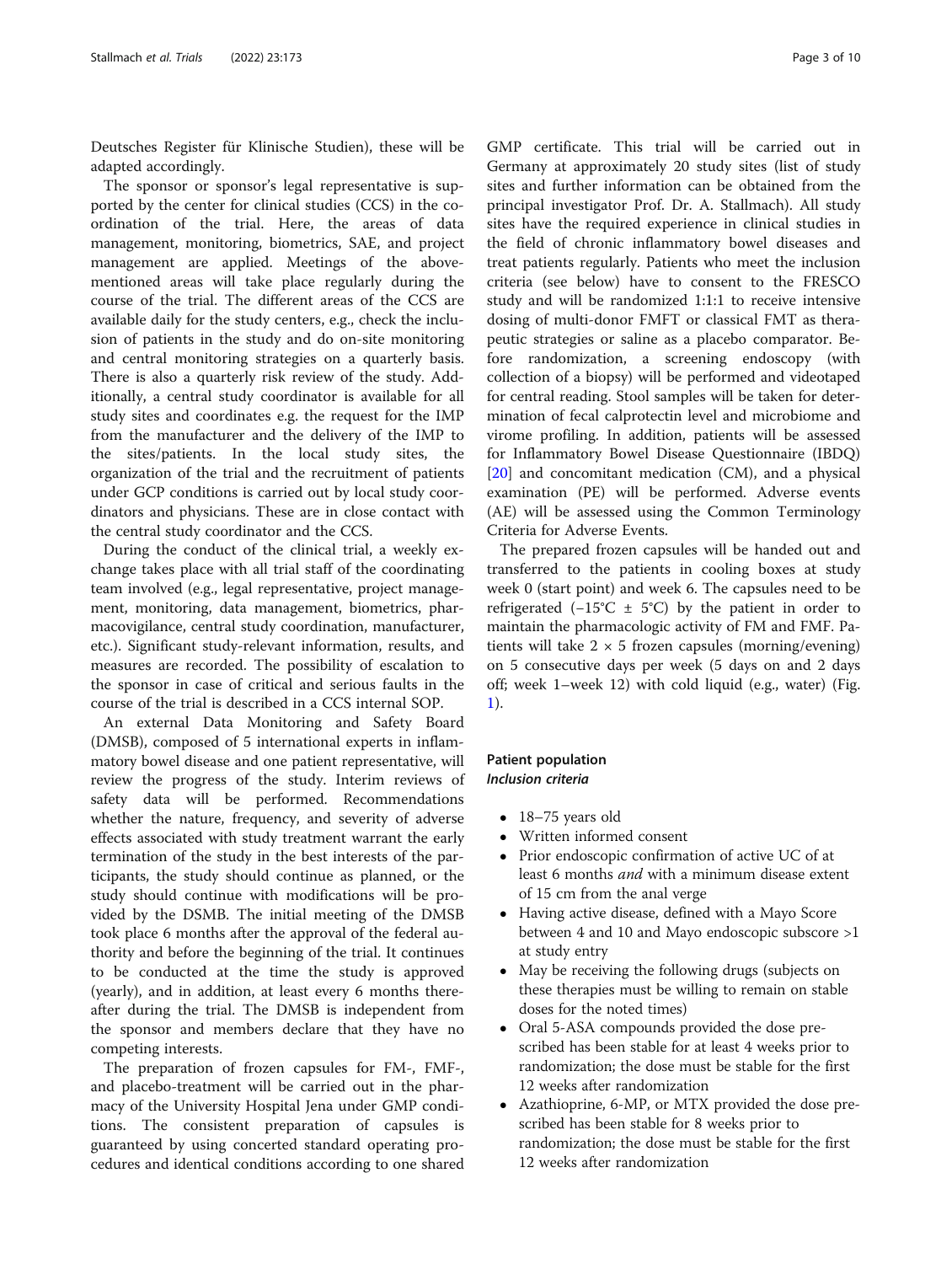<span id="page-3-0"></span>

- Oral corticosteroid therapy (prednisone prescribed at a stable dose  $\leq 20$  mg/day or budesonide prescribed at a stable dose of  $\leq$  9 mg/day) provided the dose prescribed has been stable for 2 weeks prior to randomization
- Topical therapy (foams, enema) with mesalazine or budesonide: the dose prescribed has been stable for 2 weeks prior to randomization
- Complete vaccination against SARS-CoV-2 as recommended by the STIKO
- Ability to understand and willingness to sign informed consent document in patients whom the investigator believes can and will comply with the requirements of the protocol

## Exclusion criteria

- Crohn's disease or indeterminate colitis or proctitis alone
- Acute abdomen or other clinical emergencies requiring emergent management (e.g., bowel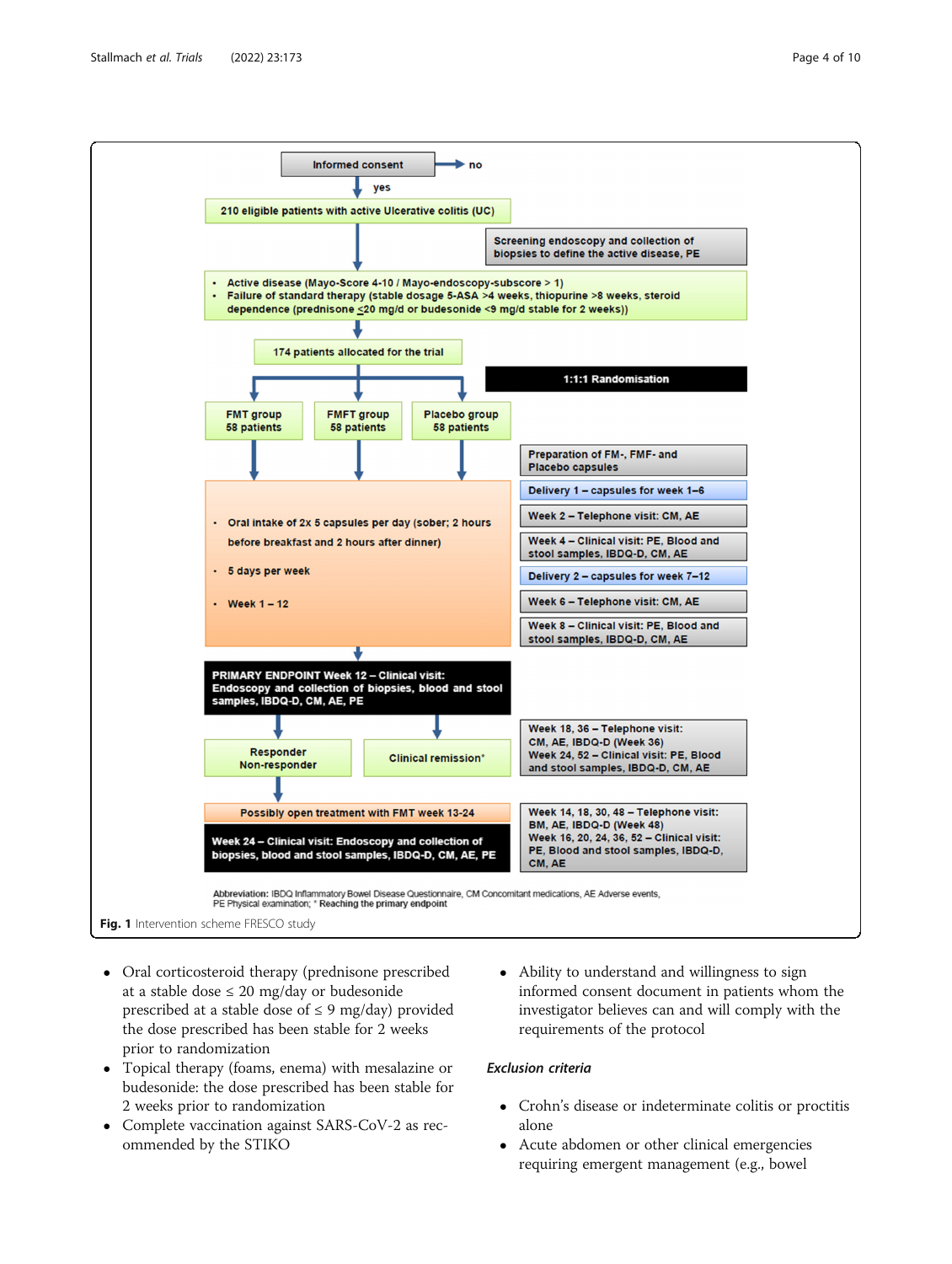obstruction, perforation and/or abscess, previous bowel surgery)

- Concurrent gastrointestinal infections
- Other causes of diarrhea
- Congenital or acquired immunodeficiency, severe comorbidities (e.g., diabetes mellitus, cancer, systemic lupus, decompensated cirrhosis, recent malignancy in the last 3 years)
- Negative EBV/CMV serology
- Pregnancy
- Patients who are unable or unwilling to undergo colonoscopy
- Previous treatment with anti-TNF, integrin, or IL12/ IL23 antibodies within the last 8 weeks
- Previous treatment with calcineurin or JAK inhibitors within the last 4 weeks
- Systemic antibiotic use within the last 8 weeks
- Participation in a clinical trial within the last 3 months
- Prior history of FMT or FMFT
- Probiotic use within 14 days of the start date
- Not ensuring frozen storage  $(-15^{\circ}C \pm 5^{\circ}C)$  of the capsules
- Addictive or other medical conditions or circumstances that do not allow the subject to appreciate the nature, significance, scope, and possible consequences of the clinical trial
- Signs of non-compliance of the participant

## Recruitment

The numerous inquiries about FMT from patients in different treatment centers express the high level of interest shown on this complementary form of treatment. The trial has a multicenter character, and all participating study sites carried out an individual sample size estimate in advance. Taking into account the inclusion and exclusion criteria, approximately 600 patients are suitable. Furthermore, study calls for example via different organizations and networks will increase the number of eligible patients. This strategy will ensure an adequate number of participants to achieve the planned sample size. The recruitment period is 2 years from the start of the trial. The study is conducted for patients who are able to give informed consent, after a physician of the study group provided oral and written information using the forms provided. The patient gets information about the screening and all further required measurements, the nature, significance, objective, duration, procedure, benefits, all risks and other aspects of the clinical trial, and the use of the investigational medicinal product (IMP). Only after the patient has given informed consent, screening for participation in the trial and the measurements required for this purpose can start.

## Randomization

The assignment of the patients to one of the 3 treatment arms is randomized. After initiation of each study site, patients will be consecutively screened and eligible patients who are willing to participate will be included in the FRESCO trial. The patients are stratified according to the study site and previous therapy with biologics (yes/no). Each study site receives a list of consecutive randomization numbers for each of the two strata relating to the treatment. These will be allocated in the order of arrival of the patient and documented in the electronic database (eCRF). The manufacturer keeps an unblinded list per study site and previous therapy with biologics (yes/no). Upon request by a study site, the manufacturer will prepare the trial medication for the patient according to the treatment specified in the randomization list. The patient is blinded with respect to the medication. To address "concealment of allocation," the 1:1:1 randomization will be done centrally and each patient who is randomized and who received one of the compared treatments is part of the full analysis set and analyzed according to the ITT (intention to treat) principle. To achieve balanced distributions for pretreatment factors, we apply stratified (factor 1: no steroids/steroids/thiopurines/steroids and thiopurines; factor 2: "participating centre") block randomization. Emergency unblinding takes place by calling the 24-h housekeeping service at the Clinic for Internal Medicine IV, Jena University Hospital.

#### Compliance strategies and monitoring

Intervention protocol compliance strategies and compliance monitoring procedures are in place, e.g., patients keep a diary. Besides describing their health and stool condition and reporting the presence of blood in the stool, patients have to record the daily/weekly capsule intake. Additionally, they return all remaining capsules they have not taken in course of the trial to the study sites as well as all empty tubes at the end of the trial. There are no laboratory tests planned, to investigate compliance.

# **Outcomes**

## Primary outcome

The primary outcome will be clinical remission at week 12 post first transfer of FMT or FMFT, defined by Mayo score  $\leq 2$  and without any subscore  $>1$ ; additionally, patients who are unavailable at follow-up week 12 will be included as non-responders (i.e., counted no remission). The Mayo Score/Disease Activity Index (DAI) is a validated scoring system for the assessment of ulcerative colitis activity including stool frequency, rectal bleeding, endoscopic findings, and physician's global assessment [[21\]](#page-8-0).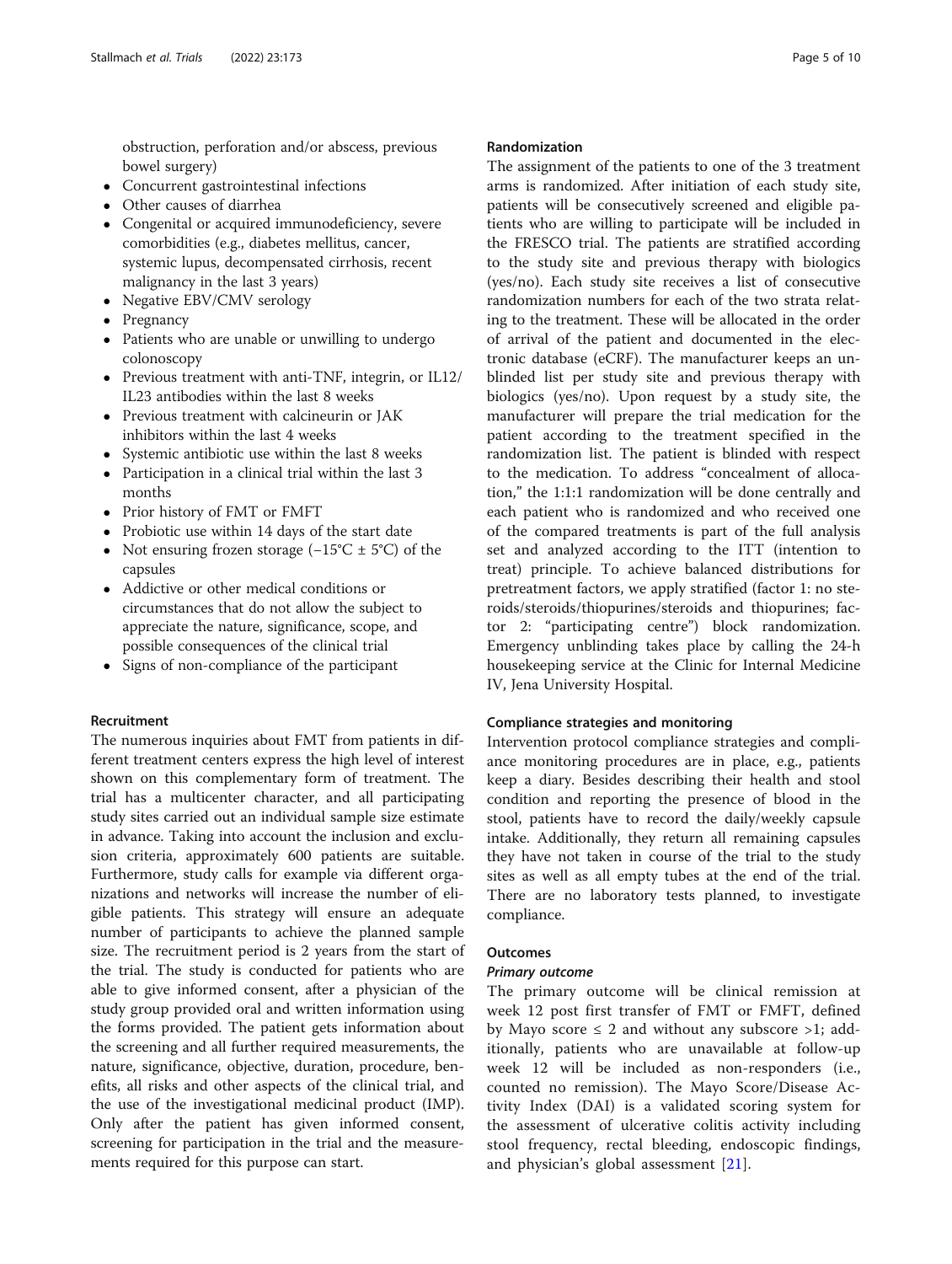## Secondary outcomes/safety

Secondary outcomes will be steroid-free clinical remission, clinical response (defined by a decrease in Mayo score by 3 points, with a decrease in bleeding subscore by 1 as an important patient-related outcome parameter, or absolute Mayo score of 0–1), quality of life (assessed with IBDQ), and safety (assessed by adverse events).

Mucosal inflammation To assess mucosal inflammation, fecal calprotectin and histologic remission as further secondary endpoints will be measured at week 12 and compared to week 0. Histologic remission will be assessed using the Geboes histologic scores [\[22](#page-8-0)] composed of 6 different grades and the Nancy histological index [\[23](#page-8-0)] for evaluation of disease severity in UC.

Patient-reported outcome measures/health-related quality of life (HRQOL) Subjects will complete the IBDQ at the time points specified in the schedule of events (weeks 0, 4, 8, 12, 24, 36, and 52). The IBDQ is a valid and reliable instrument used to assess the quality of life in adult patients with IBD [\[20](#page-8-0)]. It includes 32 questions on 4 domains of HRQOL: Bowel Systems (10 items), Emotional Function (12 items), Social Function (5 items), and Systemic Function (5 items). Subjects are asked to recall symptoms and quality of life from the last 2 weeks and rate each item on a 7-point Likert scale (higher scores equate to a higher quality of life). A total IBDQ score is calculated by summing the scores from each domain; the total IBDQ score ranges from 32 to 224.

Microbiome/virome profiling The microbiome composition will be characterized based on high-throughput sequencing of amplicons of the V1V2 regions of the 16S rRNA gene. This region has a high-resolution power, and in various genera, it allows a differentiation down to the species level [[24\]](#page-8-0). Analysis will be performed by sequencing on the Illumina MiSeq platform with at least 30,000 sequences per sample. Raw data will be processed with an established bioinformatical pipeline and processed data analyzed for its microbial diversity and changes in the abundance of phylotypes, genera, and families [[25\]](#page-9-0). Furthermore, the donor FM will be analyzed for bacterial composition and FM and FMF will be subject to virome analysis. In brief, virus-like particles (VLPs) will be purified as previously described [[26\]](#page-9-0). Libraries will be generated from VLP DNA using the Tru-Seq® Nano DNA Library Preparation Kit and sequenced on the Illumina MiSeq platform at a sequencing depth of 2,000,000 paired end sequences. Assemblies will be done using de novo assembly tools such as Metavelvet [[27\]](#page-9-0). Identification and taxonomic classification of viruses will be performed by recently developed applications such as Metavir [\[28](#page-9-0)]. VLPs will also be analyzed from recipient stool and stool after FM or FMF transfer to identify if bacteriophages are transferred and established in the recipient.

Adverse events To assess adverse events, the Common Terminology Criteria for Adverse Events (CTCAE) will be used.

## Stopping rules

#### Procedures for discontinuation or withdrawal of a patient

The investigator may discontinue a subject's study participation at any time during the study when the subject meets the study termination criteria described below. In addition, a subject may discontinue his or her participation without giving a reason at any time during the study.

#### Disease worsening criteria

Interruption of treatment with the investigational medicinal product is required in the case of a worsening of the underlying disease defined as follows:

- Increase in the partial MAYO score (all components excluding the endoscopic subscore) by  $\geq$  3 points on two consecutive visits compared to the screening visit: Visits include planned study visits as well as unplanned visits to the primary care physician, another physician, or the study site), e.g., a study visit followed by a visit to the primary care physician or 2 consecutive unplanned visits during the treatment phase
- Worsening of the underlying disease that, in the opinion of the investigator's treating physician, leads to the use of an unauthorized concomitant medication
- Occurrence of acute abdomen or other clinical emergency (toxic megacolon, fulminant gastrointestinal hemorrhage, ileus, perforation, etc.)
- Occurrence of an acute gastrointestinal infection (e.g., CDI, CMV infection)

## Interruption of treatment for other medical reasons

Interruption of treatment with the IMP is required in the case of:

- Occurrence of an opportunistic infection or other infections requiring hospitalization
- Indication for systemic antibiotic therapy (independent of the indication)
- Occurrence of an acute illness which, in the opinion of the attending physician of the study group, significantly impairs the patient's overall well-being, e.g., fever > 38.5°C persisting for more than 72 h,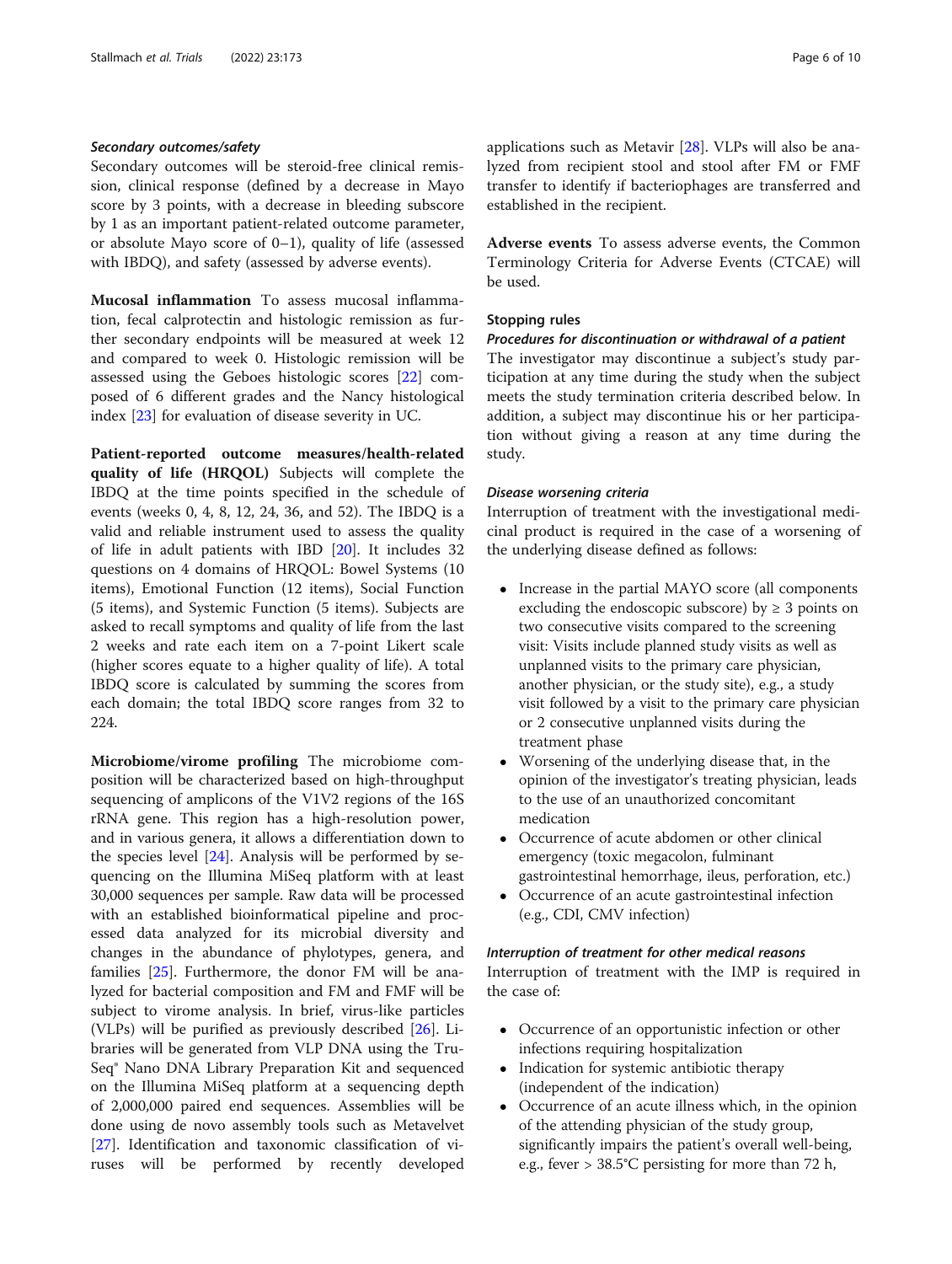symptomatic anemia (e.g., shortness of breath, palpitations, weakness, fatigue)

• If necessary, for planned or emergency surgical procedures (not e.g. for mini-surgeries on the skin or teeth under local anesthesia or without anesthesia)

#### Criteria for premature termination for the whole trial

The sponsor representative is entitled to interrupt or prematurely terminate the entire clinical trial, e.g., if:

- The recruitment rate is inadequate
- Serious, unresolvable problems arise with the quality of the data collected
- Unacceptable risks have arisen (decision after a new risk-benefit assessment has been made)
- New scientific findings during the duration of the clinical trial do not allow it to be continued
- There could be a risk to patient safety

#### Provisions for post-trial care

The further treatment of participants after the regular end of their participation, after withdrawal of their consent, or in case of discontinuation of the treatment or the clinical trial is carried out according to the national standards defined in guidelines. Medications for relapse prophylaxis, which were already taken during the clinical trial as concomitant medication in permitted dosage and not newly initiated, will be continued in unchanged dosage according to the standards. Further treatment will be continued at the study site or with the previously treating specialist.

## Sample size

Sample size calculations were performed for the primary outcome remission rates 12 weeks post first FMT/ FMFT/placebo. The sample size calculation is based on a 2×3 table  $\chi^2$  test as implemented in nQuery Advisor 7.0  $(x^2$  test of equal proportions in G groups (equal *n*'s)) even though a more complicated model will be used for the confirmatory analysis. Based on this, we estimate the remission rates 12 weeks post first FMT/FMFT to be  $\pi_{\text{FMT}} \approx 30\%$  or  $\pi_{\text{FMFT}} \approx 30\%$  while  $\pi_{\text{Placebo}} \approx 5\%$  are

expected under placebo. To detect such a clinically relevant benefit at an overall power of  $1 - \beta = 0.8$  for a global significance level of  $\alpha = 0.05$  (two-sided), a sample size of  $n = 3 \times 40 = 120$  is required for the confirmatory analysis. To account for a potential dropout rate of 30% overall and/or lower power of the more advanced analysis model, the total sample size is  $n = 3 \times 58 = 174$ patients.

Table 1 shows the impact of slightly altered planning assumptions regarding the true rates on the global power. Moreover, the table also depicts power estimates for the joint test of FMT/FMFT against placebo and the two-group tests of FMT vs. placebo, FMFT vs. placebo (two group continuity corrected  $\chi^2$  test of equal proportions; unequal and equal  $n$ ). As similar rates are expected for FMT and FMFT, no power estimates are provided for this comparison.

#### Statistical analysis

The main analysis will be conducted in the full analysis set according to the intention-to-treat principle. Remission rates will be compared with a two-step hierarchical testing procedure. In a first step, a generalized linear mixed model (GLMM) with fixed effects treatment and steroid/thiopurine stratum and random effect site will be applied to test the null hypothesis  $H_0$  that no difference in remission rates will be observed between the groups against the alternative in which there will be a difference between the groups. In case of rejection of  $H_0$ , the following tests will be performed in a hierarchical order:

- (1) The FMFT and FMT group combined versus placebo
- (2) FMT versus placebo
- (3) FMFT versus placebo
- (4) FMFT versus FMT

by means of Wald statistic on a two-sided significance level of 0.05. The significance level is met by this hierarchical testing approach.

Further sensitivity analyses in a per-protocol set, explorative subgroup analyses according to stratification levels, and analyses of secondary parameters with a

Table 1 Statistical power analysis

| True rates [%]     |                       |               | Sample                                                                  | Power for the respective test setting [%] |                          |                         |
|--------------------|-----------------------|---------------|-------------------------------------------------------------------------|-------------------------------------------|--------------------------|-------------------------|
| $\pi_{\text{FMT}}$ | $\pi_{\mathsf{FMFT}}$ | $\pi$ Placebo | size per<br>group<br>(including<br>$\frac{1}{2}$ dropouts) <sup>a</sup> | Global test <sup>b</sup>                  | FMT and FMFT vs. placebo | FMT or FMFT vs. placebo |
| 30                 | 30                    |               | 58                                                                      | 93                                        | 98                       | 92                      |
| 30                 | 40                    | 10            | 58                                                                      | 92                                        | 95                       | 69 rsp 95               |
| 40                 | 40                    | 10            | 58                                                                      | 96                                        | 99                       | 95                      |

<sup>a</sup>Resulting in a total sample size would be  $3 \times 58 = 174$ ,  $3 \times 93 = 279$ , and  $3 \times 50 = 150$  patients to be randomized

<sup>b</sup>The increased power (i.e., a power larger than 80%) results from the inclusion of dropouts in the analysis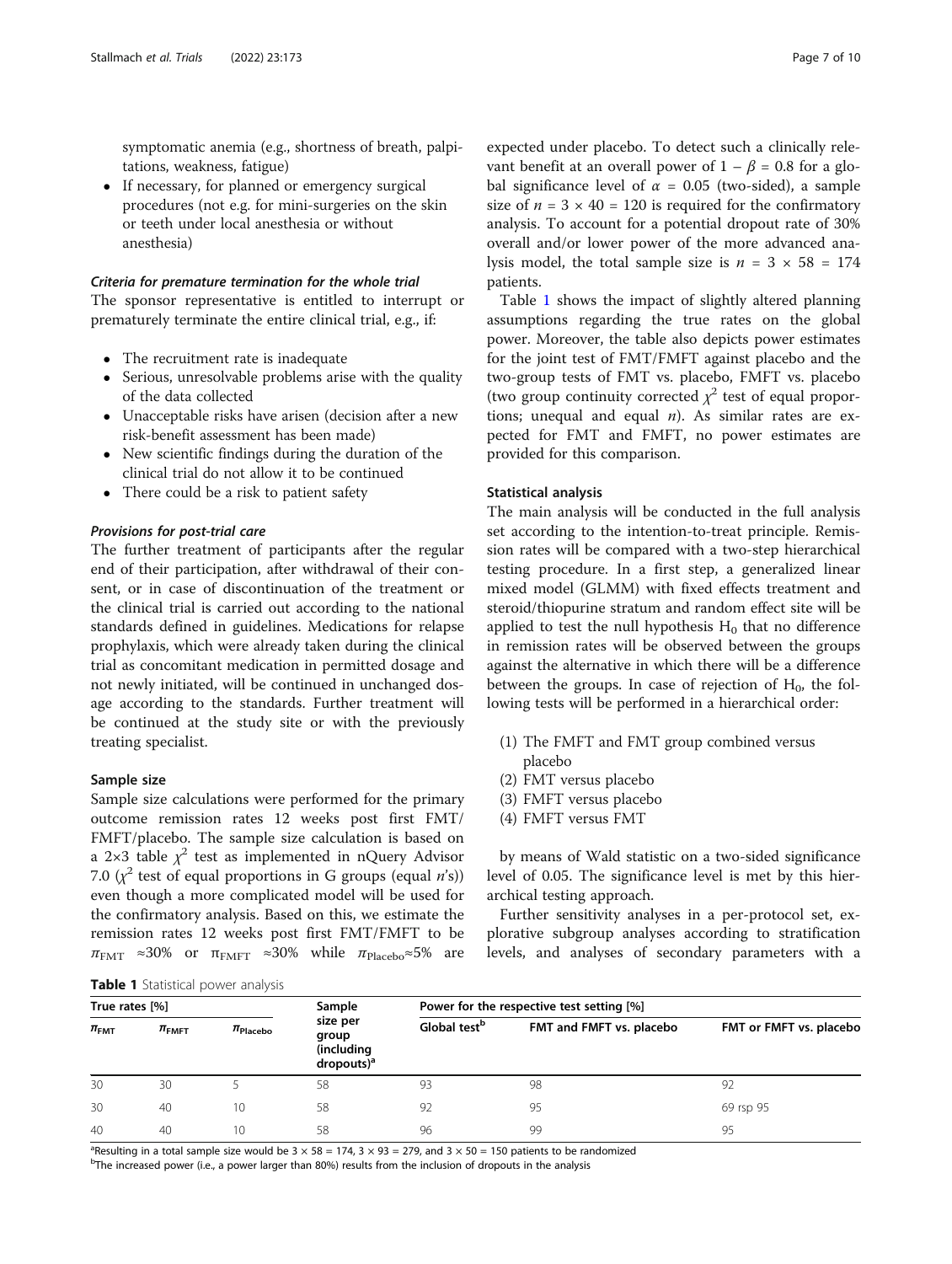respective GLMM approach are described in detail in the study protocol.

In principle, all data will be analyzed at least by descriptive statistics, i.e., number of available and missing data, mean, standard deviation, minimum, quartiles, and maximum for metric data and frequency analysis for categories.

## **Discussion**

The primary purpose of this study is to assess the effect of an Investigational Medicinal Product (IMP) intervention in patients with mild to moderate active ulcerative colitis. A stable engraftment of the transferred multidonor microbiome or a stable modification of the patient microbiome is expected from long-term application over 12 weeks. The application of frozen encapsulated fecal microbiota (FM) or sterile fecal microbiota filtrate (FMF) allows a non-invasive at-home treatment which increases patient acceptance and compliance.

Numerous logistical challenges have to be resolved before starting the clinical study. In this context, patient safety is most important. Transmission of enteropathogens by FMT is a key safety issue (and feared complication). In 2019, two immune-compromised patients contracted ESBL E. coli infection after FMT from a common stool donor [\[29](#page-9-0)]. The Federal Institute for Drugs and Medical Device (BfArM) issued a safety alert in June 2019 regarding the use of FMT and the risk of serious adverse reactions due to transmission of multidrugresistant organisms and screening for these pathogens was made standard practice after these instances worldwide [\[30,](#page-9-0) [31](#page-9-0)]. While exclusion testing for multi-resistant pathogens is established, the reliable exclusion of a clinically inapparent SARS-CoV-2 infection in donors is a challenge. Through the combination of repeated testing of potential stool donors (repeated nasopharyngeal swabs and stool examinations) with quarantining of the processed stool donation in a stool bank achieved the greatest possible safety. This concept is reinforced by accepting only COVID-19-vaccinated stool donors and participating patients. The frozen oral FM- or FMFcapsules are released from quarantine after the second tests of stool donors, 8 weeks after the first screening was passed.

The definition of threshold values for the microbiome diversity of the donors and a high similarity between the FM of the donor and the processed encapsulated FM act as an inclusion criterion for donors and as a quality standard for the production of FM-capsules. The definition of quality standards for the frozen FMF was resolved by setting a limit for the quotient for the concentration of bile acids in the dispenser stool versus that in the filtrate. However, the time-consuming setup of a mass spectral analysis of bile acids was necessary.

The delivery of the frozen IMP turned out to be a further logistical problem. Concerns regarding freeze–thaw cycles incurred by transport, the use of dry ice during the transport process, and home freezer conditions were addressed. According to the German Medicinal Products Act, IMPs may not be delivered from the manufacturer to the patient directly. Thus, a two-stage time-fixed delivery transport from the manufacturer to the patient with an in-between quality control in the test center by the study investigator was planned via a certified logistics company.

A major motivation for carrying out this clinical trial is the great interest shown by patients in this treatment concept. From numerous discussions with patients and representatives of self-help organizations, it becomes clear that they expect a more causal, but — above all low-side-effect treatment approach in the future. Therefore, the patient's perspective was already taken into account when planning the study. The current trial could therefore assign a concept of targeted microbiota modification as a future long-term treatment strategy of UC avoiding immunosuppressive therapy.

## Trial status

Protocol version number and date: version 03, 23.09.2021

The FRESCO trial is expected to start recruitment from May 2022 and recruitment is expected to finish in May 2024.

#### Abbreviations

AE: Adverse events; BfArM: Federal Institute for Drugs and Medical Device; CCS: Center for clinical studies; CDI: Clostridioides difficile infection; CM: Concomitant medication; CMV: Cytomegalovirus; COVID-19: Coronavirus disease 2019; CTCAE: Common Terminology Criteria for Adverse Events; DMSB: Data Monitoring and Safety Board; DRKS: German Registry for Clinical Studies; EBV: Epstein–Barr virus; FM(T): Fecal microbiota/microbiome (transfer); FMF(T): Fecal microbiota/microbiome filtrate (transfer); GCP: Good Clinical Practice; GMP: Good Manufacturing Practice; GLMM: Generalized linear mixed model; IBDQ: Inflammatory Bowel Disease Questionnaire; IMP: Investigational Medicinal Product; ITT: Intention to treat; PE: Physical examination; SARS-CoV-2: Severe acute respiratory syndrome coronavirus 2; SOP: Standard operating procedure; UC: Ulcerative colitis; VLPs: Virus-like particles

#### Acknowledgements

We gratefully acknowledge the members of the DMSB (Prof. Gerhard Rogler, Prof. Christoph Högenauer, Prof. Jürgen Schölmerich, Prof. Wolfgang Kruis, Prof. Astrid Dempfle and Claudia Roth) and Mariann Städtler and Michael Rooney for their support.

#### Authors' contributions

AnS is the chief investigator; he conceived the study and led the proposal, protocol, and manufacturing development. ArS contributed to the proposal and led the protocol and manufacturing development. PG and JS contributed to the study design and development of the proposal and are investigators. BL, MB, JR, MK, and SN contributed to the donor screening proposal and manufacturing investigations. DHP and HJ contributed to microbiome/virome profiling and outcome analysis. AT contributed to histologic and outcome analysis. UM and MH led the manufacturing development. US, MBG, TH, and AnSc contributed to the proposal and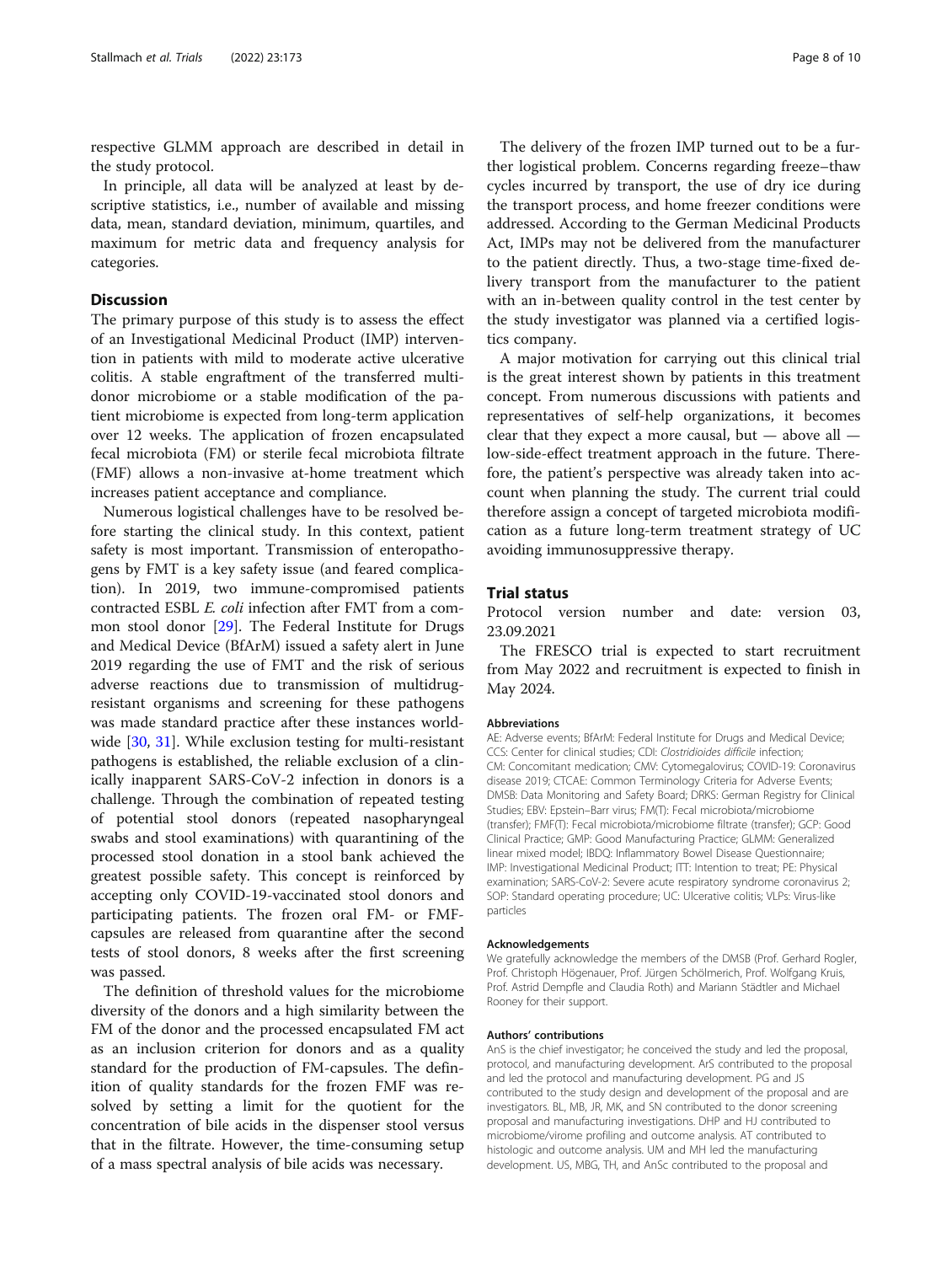<span id="page-8-0"></span>protocol and led the clinical trial methodologies. All named authors adhere to the authorship guidelines of Trials. All authors have agreed to publication.

#### Funding

FRESCO is an IIT (investigator-initiated trial), sponsored by the Friedrich Schiller University Jena, 07737 Jena. The trial is funded by the Federal Ministry of Education and Research (German: Bundesministerium für Bildung und Forschung, BMBF). The funding body has no influence on planning and conduction nor on the analysis and interpretation of the study. Open Access funding enabled and organized by Projekt DEAL.

#### Availability of data and materials

Those involved in the FRESCO study have access to the final trial dataset and, upon request, the dataset can be made available to the participating test centers. The results will be uploaded to the EudraCT database and can also be published by the DRKS and clinical trials (register for studies). There are no restrictions regarding a publication of the data. Data protection for the patients is guaranteed.

#### **Declarations**

#### Ethics approval and consent to participate

Ethical approval of the ethics committee of the Friedrich-Schiller-University Jena has been obtained. The committee's reference number is 2021-2260- AMG-ff. Ethical approval documents of all ethics committees of all participating trial centers will be obtained. Written, informed consent to participate will be obtained from all participants before starting of screening procedures.

#### Consent for publication

Not applicable.

#### Competing interests

The authors declare that they have no competing interests.

#### Author details

<sup>1</sup>Department of Internal Medicine IV, Jena University Hospital, Friedrich Schiller University of Jena, Am Klinikum 1, 07747 Jena, Germany. <sup>2</sup>Institute of Medical Microbiology, Jena University Hospital, Friedrich Schiller University, Jena, Germany. <sup>3</sup>Institute for Clinical Chemistry and Laboratory Diagnostics and Integrated Biobank Jena, Jena University Hospital, Jena, Germany. 4 Microbial Interactions and Processes Research Group, Helmholtz Centre for Infection, Braunschweig, Germany. <sup>5</sup>Institute for Pathology, Ruhr University, Bochum, Germany. <sup>6</sup>Hospital Pharmacy, Jena University Hospital, Jena, Germany. <sup>7</sup>Center for Clinical Studies Jena (ZKS), Jena University Hospital, Jena, Germany.

## Received: 22 October 2021 Accepted: 7 February 2022 Published online: 22 February 2022

#### References

- 1. Ungaro R, Mehandru S, Allen PB, Peyrin-Biroulet L, Colombel JF. Ulcerative colitis. Lancet. 2017;389(10080):1756–70. [https://doi.org/10.1016/S0140-673](https://doi.org/10.1016/S0140-6736(16)32126-2) [6\(16\)32126-2](https://doi.org/10.1016/S0140-6736(16)32126-2).
- 2. Ott C, Obermeier F, Thieler S, Kemptner D, Bauer A, Scholmerich J, et al. The incidence of inflammatory bowel disease in a rural region of Southern Germany: a prospective population-based study. Eur J Gastroenterol Hepatol. 2008;20(9):917–23. [https://doi.org/10.1097/MEG.0b013e3282f97b33.](https://doi.org/10.1097/MEG.0b013e3282f97b33)
- Bewtra M, Kaiser LM, TenHave T, Lewis JD. Crohn's disease and ulcerative colitis are associated with elevated standardized mortality ratios: a metaanalysis. Inflamm Bowel Dis. 2013;19(3):599–613. [https://doi.org/10.1097/MIB.](https://doi.org/10.1097/MIB.0b013e31827f27ae) 0b013e31827f27ae
- 4. Nemoto H, Kataoka K, Ishikawa H, Ikata K, Arimochi H, Iwasaki T, et al. Reduced diversity and imbalance of fecal microbiota in patients with ulcerative colitis. Dig Dis Sci. 2012;57(11):2955–64. [https://doi.org/10.1007/s1](https://doi.org/10.1007/s10620-012-2236-y) [0620-012-2236-y.](https://doi.org/10.1007/s10620-012-2236-y)
- Noor SO, Ridgway K, Scovell L, Kemsley EK, Lund EK, Jamieson C, et al. Ulcerative colitis and irritable bowel patients exhibit distinct abnormalities of the gut microbiota. BMC Gastroenterol. 2010;10(1):134. [https://doi.org/1](https://doi.org/10.1186/1471-230X-10-134) [0.1186/1471-230X-10-134](https://doi.org/10.1186/1471-230X-10-134).
- 6. Walujkar SA, Dhotre DP, Marathe NP, Lawate PS, Bharadwaj RS, Shouche YS. Characterization of bacterial community shift in human ulcerative colitis patients revealed by Illumina based 16S rRNA gene amplicon sequencing. Gut Pathog. 2014;6(1):22. <https://doi.org/10.1186/1757-4749-6-22>.
- 7. Rossen NG, Fuentes S, van der Spek MJ, Tijssen JG, Hartman JH, Duflou A, et al. Findings from a randomized controlled trial of fecal transplantation for patients with ulcerative colitis. Gastroenterology. 2015;149(1):110–8.e4. [https://doi.org/10.1053/j.gastro.2015.03.045.](https://doi.org/10.1053/j.gastro.2015.03.045)
- 8. Mizuno S, Nanki K, Matsuoka K, Saigusa K, Ono K, Arai M, et al. Single fecal microbiota transplantation failed to change intestinal microbiota and had limited effectiveness against ulcerative colitis in Japanese patients. Intest Res. 2017;15(1):68–74. <https://doi.org/10.5217/ir.2017.15.1.68>.
- 9. Moayyedi P, Surette MG, Kim PT, Libertucci J, Wolfe M, Onischi C, et al. Fecal microbiota transplantation induces remission in patients with active ulcerative colitis in a randomized controlled trial. Gastroenterology. 2015; 149(1):102–9.e6. [https://doi.org/10.1053/j.gastro.2015.04.001.](https://doi.org/10.1053/j.gastro.2015.04.001)
- 10. Paramsothy S, Kamm MA, Kaakoush NO, Walsh AJ, van den Bogaerde J, Samuel D, et al. Multidonor intensive faecal microbiota transplantation for active ulcerative colitis: a randomised placebo-controlled trial. Lancet. 2017; 389(10075):1218–28. [https://doi.org/10.1016/S0140-6736\(17\)30182-4](https://doi.org/10.1016/S0140-6736(17)30182-4).
- 11. Costello SP, Hughes PA, Waters O, Bryant RV, Vincent AD, Blatchford P, et al. Effect of fecal microbiota transplantation on 8-week remission in patients with ulcerative colitis: a randomized clinical trial. JAMA. 2019;321(2):156–64. [https://doi.org/10.1001/jama.2018.20046.](https://doi.org/10.1001/jama.2018.20046)
- 12. Crothers JW, Chu ND, Nguyen LTT, Phillips M, Collins C, Fortner K, et al. Daily, oral FMT for long-term maintenance therapy in ulcerative colitis: results of a single-center, prospective, randomized pilot study. BMC Gastroenterol. 2021;21(1):281. [https://doi.org/10.1186/s12876-021-01856-9.](https://doi.org/10.1186/s12876-021-01856-9)
- 13. Fang H, Fu L, Li X, Lu C, Su Y, Xiong K, et al. Long-term efficacy and safety of monotherapy with a single fresh fecal microbiota transplant for recurrent active ulcerative colitis: a prospective randomized pilot study. Microb Cell Fact. 2021;20(1):18. [https://doi.org/10.1186/s12934-021-01513-6.](https://doi.org/10.1186/s12934-021-01513-6)
- 14. Haifer C, Paramsothy S, Kaakoush NO, Saikal A, Ghaly S, Yang T, et al. Lyophilised oral faecal microbiota transplantation for ulcerative colitis (LOTUS): a randomised, double-blind, placebo-controlled trial. Lancet Gastroenterol Hepatol. 2022;7(2):141–51. [https://doi.org/10.1016/S2468-1253\(21\)00400-3](https://doi.org/10.1016/S2468-1253(21)00400-3).
- 15. Vermeire S, Joossens M, Verbeke K, Wang J, Machiels K, Sabino J, et al. Donor species richness determines faecal microbiota transplantation success in inflammatory bowel disease. J Crohns Colitis. 2016;10(4):387–94. [https://doi.org/10.1093/ecco-jcc/jjv203.](https://doi.org/10.1093/ecco-jcc/jjv203)
- 16. Hamilton MJ, Weingarden AR, Sadowsky MJ, Khoruts A. Standardized frozen preparation for transplantation of fecal microbiota for recurrent Clostridium difficile infection. Am J Gastroenterol. 2012;107(5):761–7. [https://doi.org/10.1](https://doi.org/10.1038/ajg.2011.482) [038/ajg.2011.482](https://doi.org/10.1038/ajg.2011.482).
- 17. Youngster I, Mahabamunuge J, Systrom HK, Sauk J, Khalili H, Levin J, et al. Oral, frozen fecal microbiota transplant (FMT) capsules for recurrent Clostridium difficile infection. BMC Med. 2016;14(1):134. [https://doi.org/10.11](https://doi.org/10.1186/s12916-016-0680-9) [86/s12916-016-0680-9](https://doi.org/10.1186/s12916-016-0680-9).
- 18. Steube A, Vital M, Grunert P, Pieper DH, Stallmach A. Long-term multidonor faecal microbiota transfer by oral capsules for active ulcerative colitis. J Crohns Colitis. 2019;13(11):1480–1. <https://doi.org/10.1093/ecco-jcc/jjz073>.
- 19. Ott SJ, Waetzig GH, Rehman A, Moltzau-Anderson J, Bharti R, Grasis JA, et al. Efficacy of sterile fecal filtrate transfer for treating patients with Clostridium difficile infection. Gastroenterology. 2017;152(4):799–811.e7. [https://doi.org/1](https://doi.org/10.1053/j.gastro.2016.11.010) [0.1053/j.gastro.2016.11.010](https://doi.org/10.1053/j.gastro.2016.11.010).
- 20. Irvine EJ. Development and subsequent refinement of the inflammatory bowel disease questionnaire: a quality-of-life instrument for adult patients with inflammatory bowel disease. J Pediatr Gastroenterol Nutr. 1999;28(4): S23–7. [https://doi.org/10.1097/00005176-199904001-00003.](https://doi.org/10.1097/00005176-199904001-00003)
- 21. Schroeder KW, Tremaine WJ, Ilstrup DM. Coated oral 5-aminosalicylic acid therapy for mildly to moderately active ulcerative colitis. A randomized study. N Engl J Med. 1987;317(26):1625–9. [https://doi.org/10.1056/NEJM1](https://doi.org/10.1056/NEJM198712243172603) [98712243172603](https://doi.org/10.1056/NEJM198712243172603).
- 22. Jauregui-Amezaga A, Geerits A, Das Y, Lemmens B, Sagaert X, Bessissow T, et al. A simplified Geboes score for ulcerative colitis. J Crohns Colitis. 2017; 11(3):305–13. <https://doi.org/10.1093/ecco-jcc/jjw154>.
- 23. Marchal-Bressenot A, Salleron J, Boulagnon-Rombi C, Bastien C, Cahn V, Cadiot G, et al. Development and validation of the Nancy histological index for UC. Gut. 2017;66(1):43–9. [https://doi.org/10.1136/gutjnl-2015-310187.](https://doi.org/10.1136/gutjnl-2015-310187)
- 24. Schulz C, Schutte K, Koch N, Vilchez-Vargas R, Wos-Oxley ML, Oxley APA, et al. The active bacterial assemblages of the upper GI tract in individuals